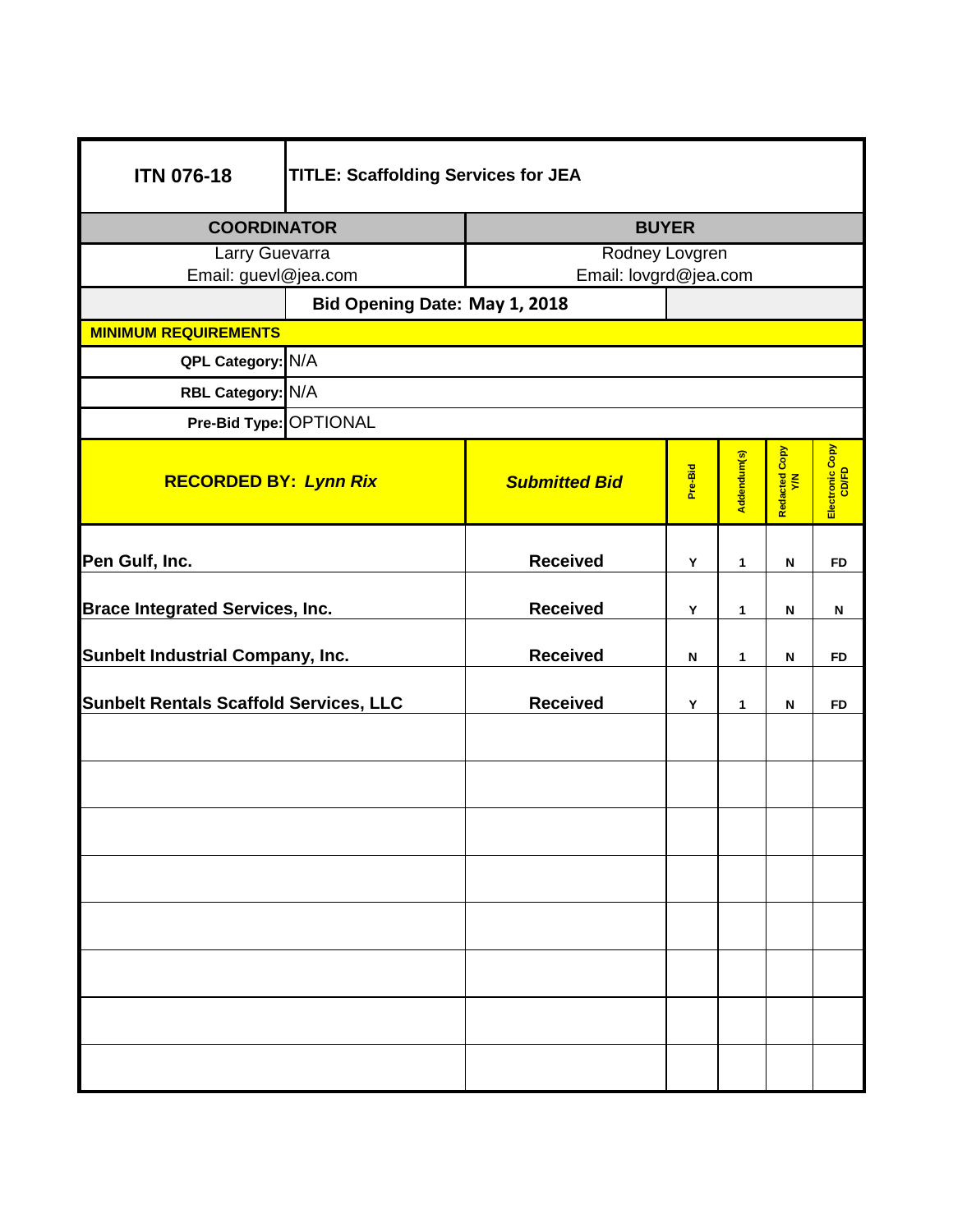| <b>IFB 078-18</b>                     | TITLE: Northside Generating Station Phase 1 Corrective Measures<br>Implementation |                                |              |                           |              |
|---------------------------------------|-----------------------------------------------------------------------------------|--------------------------------|--------------|---------------------------|--------------|
|                                       |                                                                                   |                                |              |                           |              |
| Coordinator                           | <b>Buyer</b>                                                                      |                                |              |                           |              |
| Jaclyn Vu                             | <b>Lisa Pleasants</b>                                                             |                                |              |                           |              |
| <b>Opening Date: 05/01/18</b>         |                                                                                   |                                |              |                           |              |
|                                       | <b>Minimum Requirements</b>                                                       |                                |              |                           |              |
|                                       | QPL Category                                                                      | N/A                            |              |                           |              |
|                                       | Mandatory Pre-Proposal                                                            | Yes                            |              |                           |              |
|                                       |                                                                                   |                                |              |                           |              |
| RECORDED BY: Lynn Rix                 | <b>Submitted Bid</b>                                                              | <b>Mand Pre-</b><br><b>Bid</b> |              | Adden: Redacted Y/N       | <b>CD/FD</b> |
| Aptim Environmental & Infrastructure, |                                                                                   |                                |              |                           |              |
| Inc.                                  | 1,744,180.00                                                                      | Y                              | $\mathbf{3}$ | N                         | ${\tt CD}$   |
| Sawcross, Inc.                        | 2,195,550.00                                                                      | Y                              | $\mathbf{3}$ | $\boldsymbol{\mathsf{N}}$ | <b>FD</b>    |
|                                       |                                                                                   |                                |              |                           |              |
|                                       |                                                                                   |                                |              |                           |              |
|                                       |                                                                                   |                                |              |                           |              |
|                                       |                                                                                   |                                |              |                           |              |
|                                       |                                                                                   |                                |              |                           |              |
|                                       |                                                                                   |                                |              |                           |              |
|                                       |                                                                                   |                                |              |                           |              |
|                                       |                                                                                   |                                |              |                           |              |
|                                       |                                                                                   |                                |              |                           |              |
|                                       |                                                                                   |                                |              |                           |              |
|                                       |                                                                                   |                                |              |                           |              |
|                                       |                                                                                   |                                |              |                           |              |
|                                       |                                                                                   |                                |              |                           |              |
|                                       |                                                                                   |                                |              |                           |              |
|                                       |                                                                                   |                                |              |                           |              |